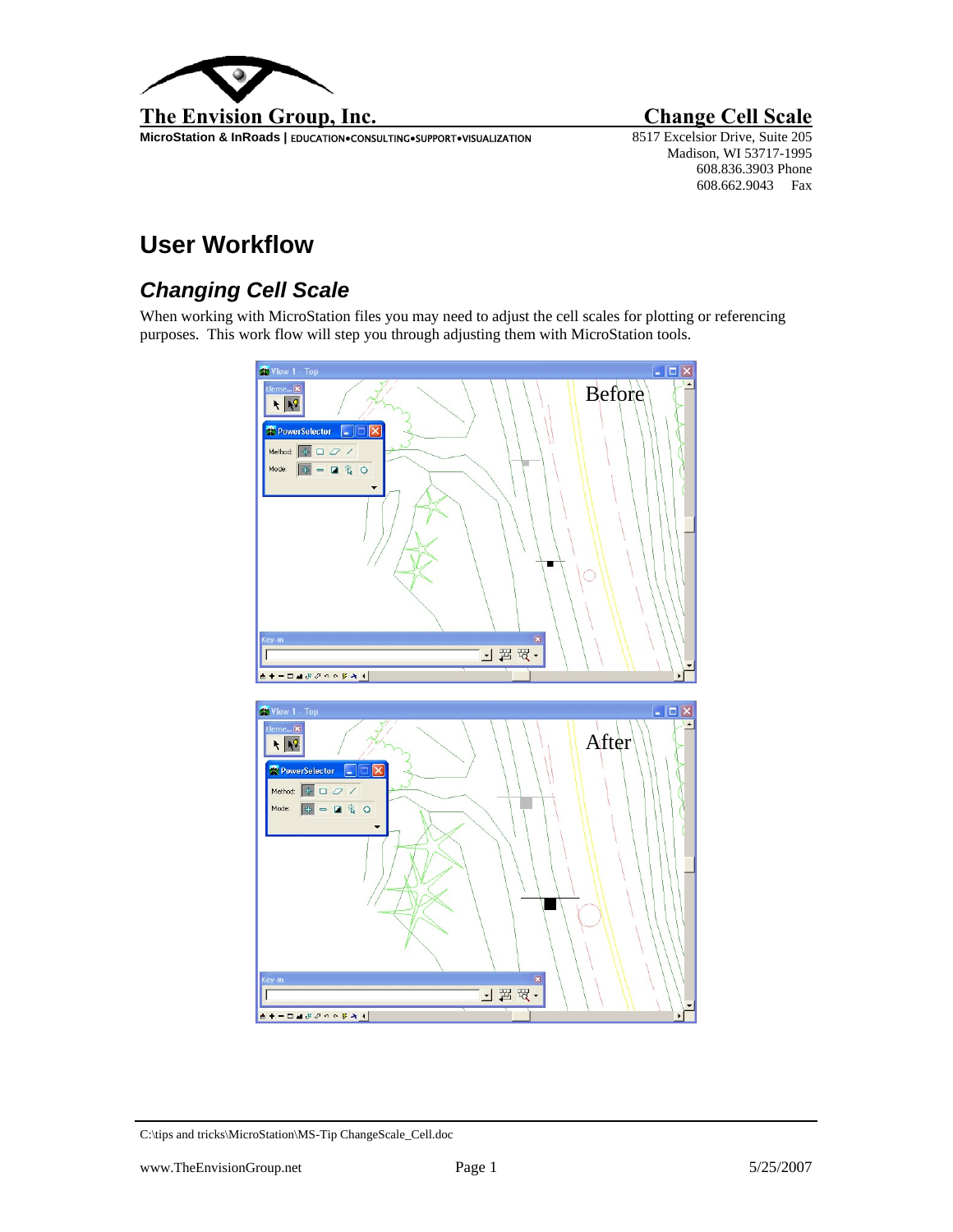

**MicroStation & InRoads |** EDUCATION**●**CONSULTING**●**SUPPORT**●**VISUALIZATION

## **Steps:**

**Note:** Prior to manipulating the original file you may want to make a copy of the file and name the new file accordingly.

- 1. From the Main Menu Toolframe <D> the **PowerSelector** icon
- 2. From the PowerSelector dialog **<D>** the **Show Selection Information** icon. The PowerSelector dialog will expand.



3. **<D>** the **[Ty]** tab. The available MicroStation Element Types will be displayed in the list.

| I – 10<br>PowerSelector                                           |
|-------------------------------------------------------------------|
| $+$ $-$<br>Method:                                                |
| $\Rightarrow$ $\blacksquare$ $\ddot{\ddot{\imath}}$<br>Mode:<br>O |
| ⊗ Lv<br>三 Lo                                                      |
| ≡ wt<br>化 Ty<br><b>DO</b><br>Ellipse                              |
| Line<br>Line String                                               |
| Mesh<br>Multiline                                                 |
| Raster<br>Shape                                                   |
| <b>Shared Cell</b><br>Solid                                       |
| Surface<br>Tags<br>Text                                           |
| Text Node                                                         |

C:\tips and tricks\MicroStation\MS-Tip ChangeScale\_Cell.doc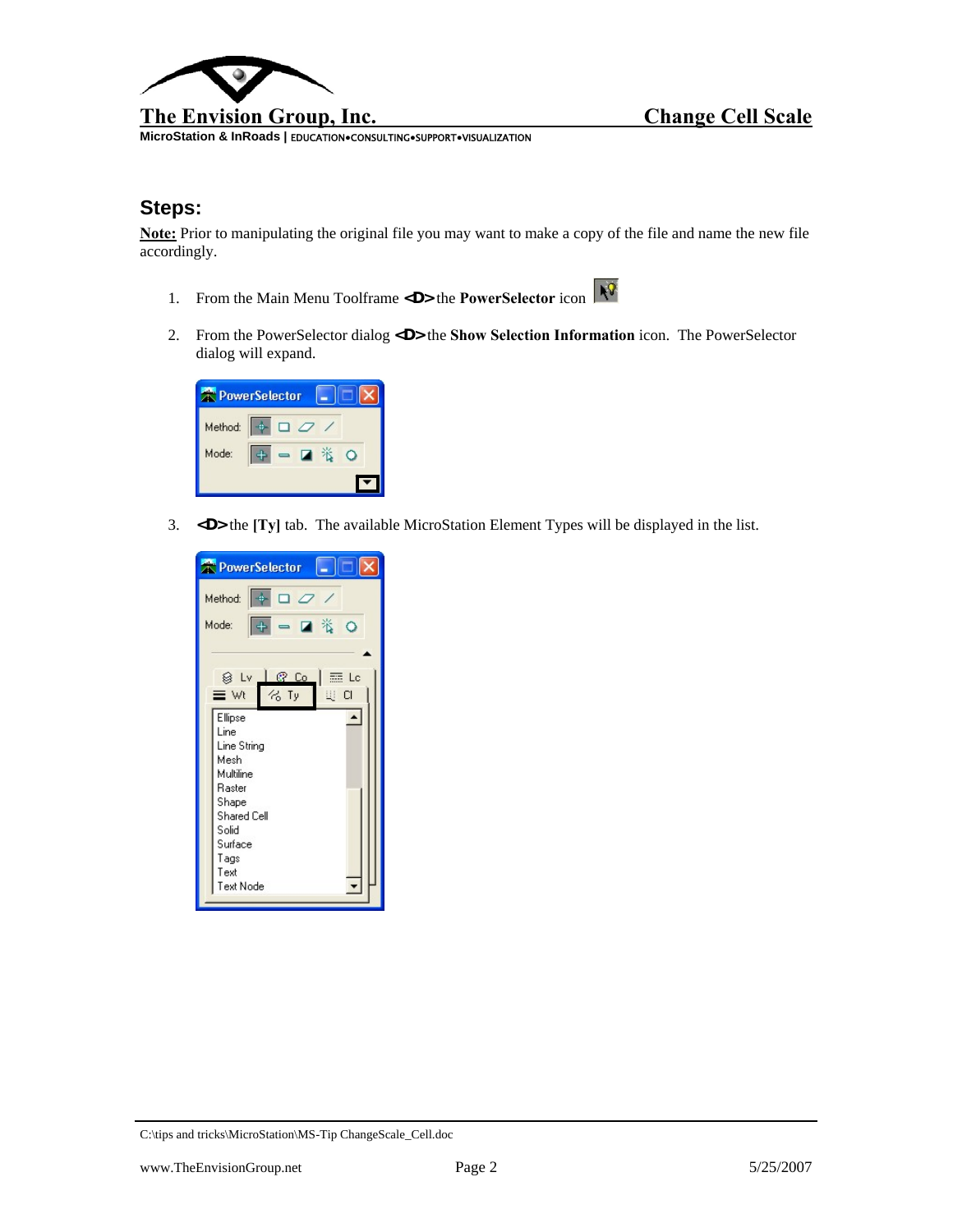

**MicroStation & InRoads |** EDUCATION**●**CONSULTING**●**SUPPORT**●**VISUALIZATION

4. Scroll through the list and **<D>** the **Cell** item. All the cells in the design file will be selected.



5. From the Manipulate toolbar **<D>** the **Scale** icon.



- 6. In the Tool Settings dialog, set the desired scale factor.
	- $X$  Scale  $= 2$
	- Y Scale  $= 2$
	- $Z$  Scale = 1
	- About Element Center **Checked**

By setting the Z scale factor to **1**, this will not modify the elements elevation. If you can not see the About Element Center check box **<D>** the expand down arrow.

| <b>Scale</b>                                                     |  |
|------------------------------------------------------------------|--|
| Method: Active Scale ▼<br>X Scale: 2.000000<br>Y Scale: 2.000000 |  |
| Z Scale: 1.000000<br>Copies<br>Scale Multi-line Offsets          |  |
| Use Fence Inside<br>Stretch Cells<br>About Element Center        |  |

C:\tips and tricks\MicroStation\MS-Tip ChangeScale\_Cell.doc